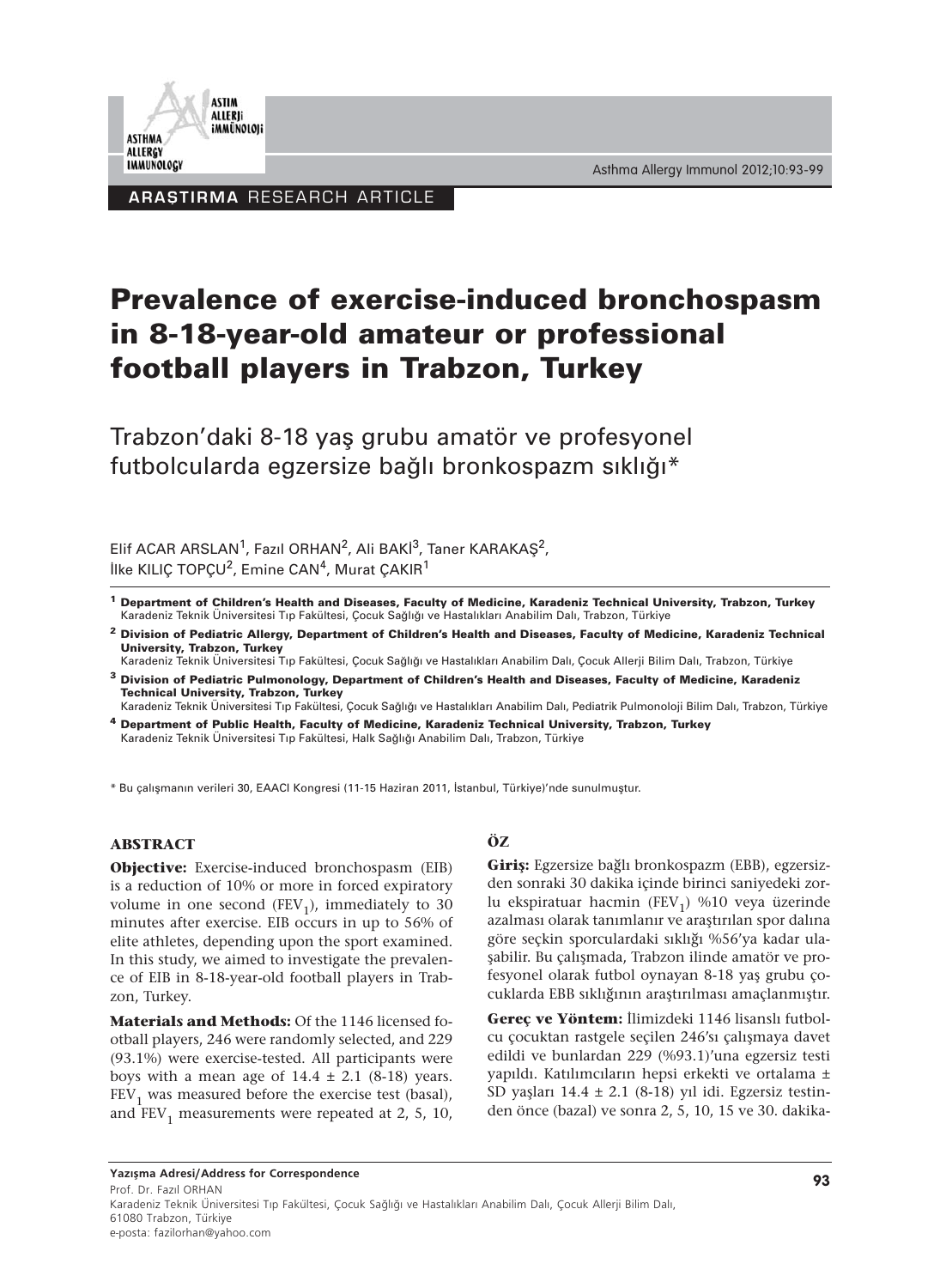15, and 30 min after exercise. Parents/children were also asked to complete a modified version of the International Study of Asthma and Allergies in Childhood (ISAAC) questionnaire form including questions on the atopic status of the family, food allergy, pet ownership, presence of cockroaches at home, heating methods of the house, and parental smoking.

**Results:** We observed a reduction in  $FEV<sub>1</sub>$  of  $10\%$ or more after exercise in 22 (9.6%) children. The prevalence of EIB was significantly high in children who reported having current dry night coughs when compared with children who did not (28.6% vs. 7.7%, p= 0.008) and in children who reported food allergy when compared with those who did not (28.6% vs. 8.4%, p= 0.034).

**Conclusions:** Our results indicate that a substantial rate of EIB exists among 8-18-year-old football players in Trabzon, and suggest that active screening for EIB in children playing football may be indicated to improve both their health and athletic performance.

*(Asthma Allergy Immunol 2012;10:93-99)*

**Key words:** Exercise-induce bronchospasm; children; football players

Received: 10/06/2012 • Accepted: 23/07/2012

larda FEV<sub>1</sub> değeri ölçüldü. Çocuklardan ve ebeveynlerden Uluslararası Çocukluk Çağı Astım ve Allerjileri Çalışması (ISAAC) anket formunun ailenin atopik durumu, besin allerjisi, evcil hayvan sahipliği, evde hamamböceği varlığı, evin ısıtılma şekli ve ebeveynin sigara içme durumunu da içerecek şekilde kısaltılmış bir şeklinin doldurulması istendi.

**Bulgular:** Egzersiz sonrasında 22 (%9.6) çocukta FEV<sub>1</sub>'de %10 veya üzerinde bir azalma oldu. Geceleri kuru öksürüğü olan çocuklarda olmayanlara göre (%28.6-%7.7 p=  $0.008$ ) ve besin allerjisi bildiren çocuklarda bildirmeyenlere göre (%28.6-%8.4, p= 0.034) EBB daha sık tespit edildi.

**Sonuç:** Futbolcu çocukların bir kısmında EBB vardır ve hem sağlık durumlarının hem de sportif performanslarının geliştirilmesi için sporcu çocukların EBB varlığı yönünden taranması gereklidir.

*(Asthma Allergy Immunol 2012;10:93-99)*

**Anahtar kelimeler:** Egzersize bağlı bronkospazm; çocuk; futbol oyuncusu

Geliş Tarihi: 10/06/2012 • Kabul Ediliş Tarihi: 23/07/2012

# INTRODUCTION

Exercise-induced bronchospasm (EIB) is a transient reduction of 10% or more in forced expiratory volume in one second  $(FEV_1)$ , immediately to 30 minutes after exercise<sup>[1,2]</sup>. EIB occurs in up to 90% of asthmatics and 40% of patients with allergic rhinitis; it occurs in up to 56% of elite athletes, depending upon the sport examined $^{[3,4]}$ .

As many of the reported severe episodes of asthma provoked by exercise that have led to morbidity and mortality have occurred in competitive athletes that were less than 21 year of age, this population is of particular interest $^{[5]}$ . To our knowledge, there was no study on the prevalence of EIB in competitive young athletes in Turkey. In the present study, we aimed to investigate the prevalence of EIB in 8-18-year-old football players in amateur and professional sports clubs in Trabzon, Turkey.

# MATERIALS and METHODS Patients

Of the 1146 licensed football players of 26 amateur football clubs, 246 were randomly selected for the study.

The lung function entry criterion on the exercise test days was an  $FEV<sub>1</sub>$  above 80% of predicted. The study was undertaken during 1 April-30 June 2008. During the study period, the children had no medical condition that was likely to interfere with the evaluation of the airway responses to the exercise. No children had taken oral steroids in the past three months. None was using inhaled corticosteroids, cromolyn sodium, short-acting beta-2 adrenergic agonists, long-acting beta-2 adrenergic agonists, or theophylline. Children were excluded if they had symptoms or physical signs suggestive of pulmonary, renal, hepatic, or cardiovascular disease.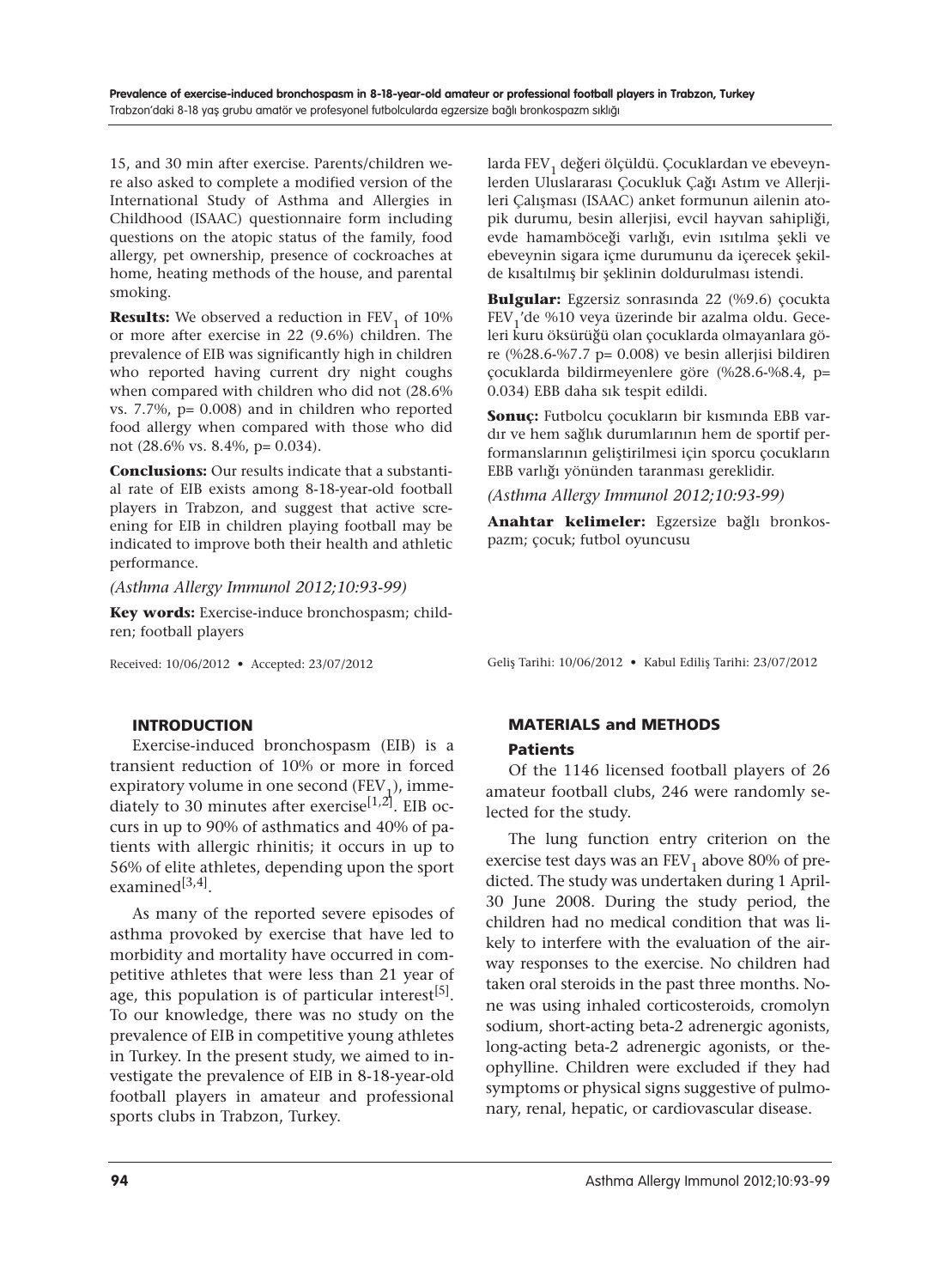## Study Design

**Exercise testing:** Airway responses were assessed by measuring  $FEV<sub>1</sub>$  with spirometer (V Max 20, Sensor Medics, Yorba Linda, California, USA), and were determined based on the best of the three efforts. All participants were trained for performing spirometry. All participants were tested by the same investigator (EAA).

Exercise testing consisted of running on an inclined motor-driven treadmill (5.5°) for 6-8 minutes. Speed was adjusted during the run to achieve a steady state heart rate of at least 85% of calculated maximum age-related heart rate for the last 4-6 min of the running time.  $FEV<sub>1</sub>$ measurements were repeated at 2, 5, 10, 15, and 30 minutes after exercise. EIB is defined as a fall in  $FEV<sub>1</sub>$  of 10% or more after exercise compared to baseline  $FEV_1^{[6]}$ .

Heart rate was monitored throughout the exercise and before/after blood pressure measurements were performed. Room temperature and relative humidity were measured on the study days. Children were observed in the laboratory one hour following the end of the exercise challenge. Any symptoms (i.e., cough, wheezing, chest tightness) during and/or after exercise were recorded.

**Questionnaire:** All the children in the study group were questioned about allergic diseases, such as asthma, allergic rhinitis and atopic dermatitis, using the International Study of Asthma and Allergies in Childhood (ISAAC) phase II questionnaire, which was previously validated for the Turkish population<sup>[7-10]</sup>. Parents were asked if a doctor had ever diagnosed asthma, hay fever or eczema in their child. Children were defined as having asthma, allergic rhinitis or atopic dermatitis if the diagnosis was previously made by a doctor. The questionnaire included questions about current wheezing, ever wheezing and night cough. Current wheezing was defined as wheezing occurring within the past 12 months. All face-to-face interviews and allergy investigations were performed by two doctors.

Children were also asked to answer questions on the atopic status of the family, presence of symptoms (cutaneous, respiratory, cardiovascular, gastrointestinal, and anaphylactic) after food intake, pet ownership, presence of cockroaches at home, heating methods of the house, and parental smoking.

The study was approved by the Karadeniz Technical University Ethics Committee, and a written informed consent was obtained from all participants' parents. The study was supported by the Research Fund of Karadeniz Technical University.

#### Statistical Analysis

Statistical analysis computations were performed by SPSS 10.0. Descriptive statistics are presented as mean and standard deviation. The chi-squared test with Yates correction and nonparametric test of Wilcoxon was used for percentage comparisons, and the t test for means comparisons. A value of p< 0.05 was considered significant.

#### RESULTS

Of the 246 randomly selected football players, 229 (93.1%) (mean  $\pm$  SD age, 14.4  $\pm$  2.1) were accepted to be involved in the study. All 229 children were exercise-tested and all of them completed the ISAAC questionnaire. The pre-exercise mean  $\pm$  SD percent FEV<sub>1</sub> and forced vital capacity (FVC) were  $102.2 \pm 12.3$  and  $102.4 \pm 13.4$ , respectively (Table 1).

Every child was able to perform the exercise test at the targeted level of workload. None of the children examined suffered from cough, wheezing or chest tightness, during or after exercise. A reduction in  $FEV<sub>1</sub>$  of 10% or more after exercise (prevalence of EIB) was observed in 22 (9.6%) children.

Among the 22 subjects with EIB, the maximal fall in  $FEV<sub>1</sub>$  was recorded 2 minutes after the exercise in 11, 5 minutes after the exercise in three, 10 minutes after the exercise in four, 15 minutes after the exercise in one and 30 minutes after the exercise in three children.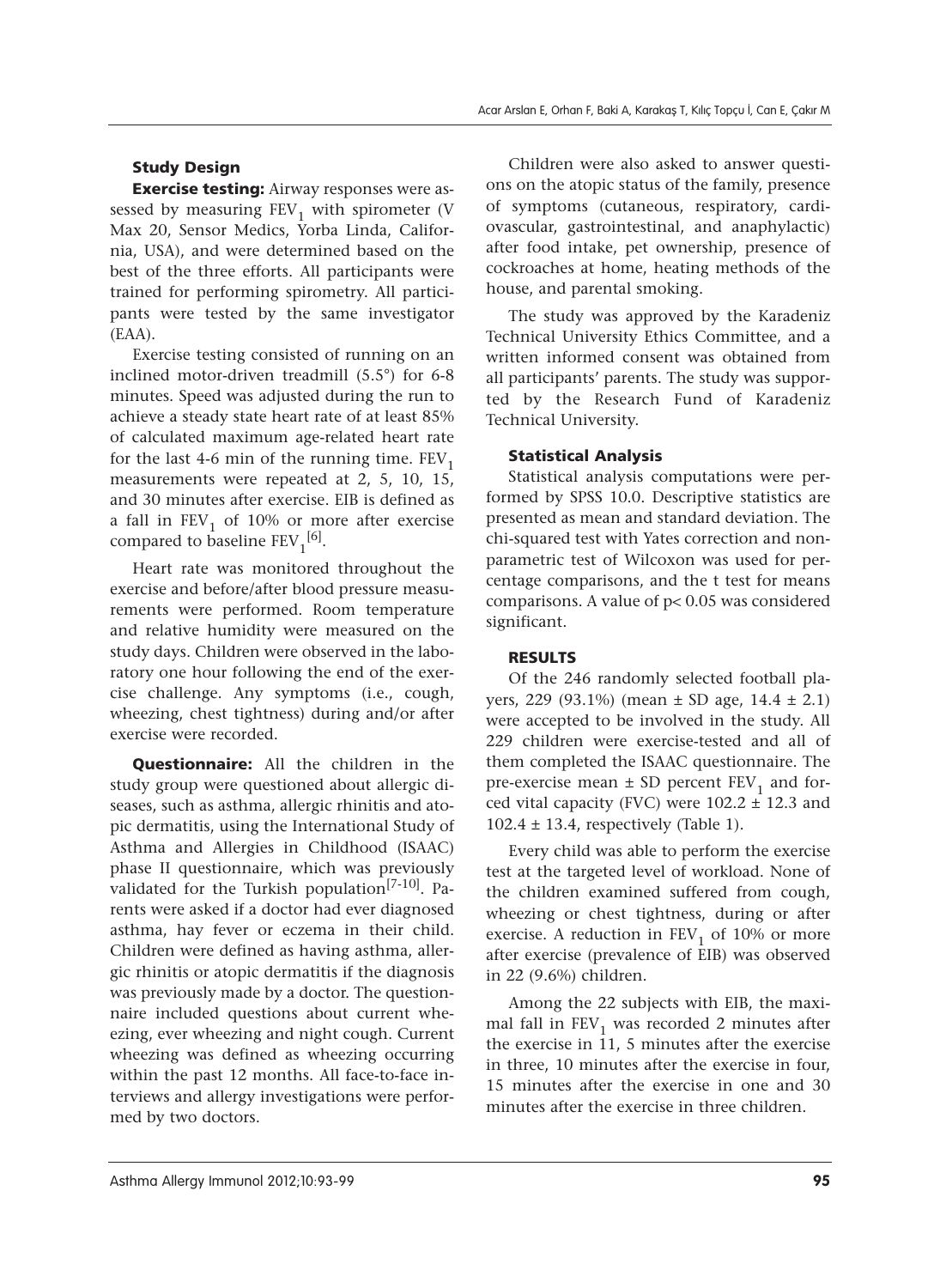| Table 1. Characteristics of the study group                      |                  |                  |                  |       |  |  |  |
|------------------------------------------------------------------|------------------|------------------|------------------|-------|--|--|--|
|                                                                  | Whole group      | $EIB (+)$        | $EIB$ $(-)$      | $p^*$ |  |  |  |
| Age (years), mean $\pm$ SD                                       | $14.4 \pm 2.1$   | $14.5 \pm 1.7$   | $14.4 \pm 2.2$   | 0.061 |  |  |  |
| FEV <sub>1</sub> before exercise (% of predicted), mean $\pm$ SD | $102.2 \pm 12.2$ | $102.2 \pm 9.9$  | $102.2 \pm 12.7$ | 0.117 |  |  |  |
| FVC before exercise (% of predicted), mean $\pm$ SD              | $102.4 \pm 13.4$ | $104.4 \pm 10.6$ | $102.2 \pm 13.6$ | 0.157 |  |  |  |
| Maternal smoking, n (%)                                          | 36(15.7)         | 2(9.1)           | 34(16.4)         | 0.554 |  |  |  |
| Paternal smoking, n (%)                                          | 117(51.1)        | 9(40.9)          | 108(52.2)        | 0.435 |  |  |  |
| Pet ownership, n (%)                                             | 30(13.1)         | 2(9.1)           | 28(13.5)         | 0.747 |  |  |  |
| Cockroaches at home, n (%)                                       | 43 (18.7)        | 7(31.8)          | 36(17.4)         | 0.145 |  |  |  |

#### **Table 1. Characteristics of the study group**

\* Significance was compared between EIB (+) and EIB (-) groups.

EIB: Exercise-induced bronchospasm, FEV<sub>1</sub>: Forced expiratory volume in 1 second, FVC: Forced vital capacity.

The prevalence of EIB was significantly high in children who reported having current dry night coughs when compared with children who did not (28.6% vs. 7.7%, p= 0.008) and in children who reported food allergy when compared with those who did not (28.6% vs. 8.4%, p= 0.034) (Table 2). In children who reported symptoms after food intake, only two could specify a food (beef and strawberry in one each). The remaining 12 reported symptoms after a meal at a restaurant or in the school canteen, but could not report a specific food item. Reported symptoms were cutaneous only; none reported respiratory, cardiovascular, gastrointestinal, or anaphylactic reactions. The prevalence of EIB was not different between children who reported or did not report ever wheezing (3/18, 16.7% and 9/211, 9.0%, respectively, p= 0.290), current wheezing (1/8, 2.5% and 21/221, 9.5%, respectively, p= 0.777), a whistle

|                                                           |             | <b>Prevalence of EIB</b> |                     |       |
|-----------------------------------------------------------|-------------|--------------------------|---------------------|-------|
|                                                           | $n/Yes$ (%) | $n/No$ $(\%)$            | OR (CI)             | p     |
| Asthma questions                                          |             |                          |                     |       |
| History of ever wheezing                                  | 3/16(16.7)  | 19/211(9.0)              | $2.02(0.42 - 8.40)$ | 0.290 |
| History of current wheezing                               | 1/8(12.5)   | 21/221(9.5)              | $1.36*$             | 0.777 |
| Current dry night cough                                   | 6/21(28.6)  | 16/208(7.7)              | $4.8(1.43-15.7)$    | 0.008 |
| Current whistle in the chest after<br>running and playing | 2/22(9.1)   | 20/207(9.7)              | $0.94(0.0-4.62)$    | 1.000 |
| Doctor-diagnosed asthma                                   | 0/2         | 22/227(9.7)              |                     |       |
| Rhinitis questions                                        |             |                          |                     |       |
| Ever had allergic rhinitis symptoms                       | 5/45(11.1)  | 17/184(9.2)              | $1.23(0.37-3.83)$   | 0.778 |
| Doctor-diagnosed allergic rhinitis                        | 0/5         | 22/224(9.8)              |                     |       |
| Eczema questions                                          |             |                          |                     |       |
| Ever had atopic dermatitis                                | 0/0         | 22/229(9.6)              |                     |       |
| Doctor-diagnosed atopic dermatitis                        | 0/0         | 22/229(9.6)              |                     |       |
| Familial atopy                                            | 3/39(7.7)   | 19/190 (10.0)            | $0.75(0.17-2.88)$   | 1.000 |
| History of food allergy                                   | 4/14(28.6)  | 18/214(8.4)              | $4.36(1.03-17.3)$   | 0.034 |
| * Confidence limits were invalid.                         |             |                          |                     |       |

| Table 2. Prevalence of EIB in children according to "yes" or "no" responses on the questionnaire |  |  |  |  |
|--------------------------------------------------------------------------------------------------|--|--|--|--|
|--------------------------------------------------------------------------------------------------|--|--|--|--|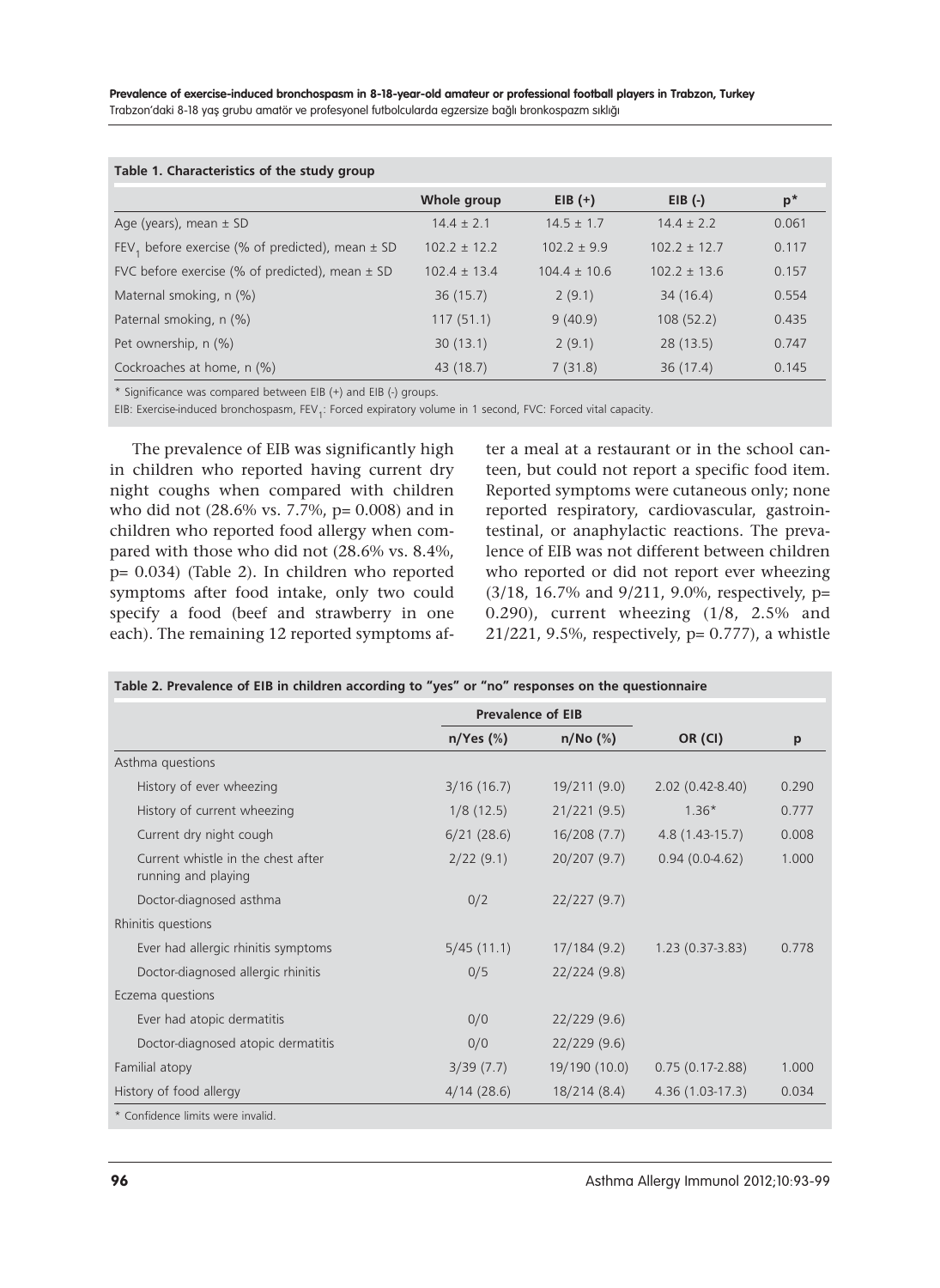in the chest after running and playing in the last 12 months (2/22, 9.1% and 20/207, 9.7%, respectively,  $p= 1.000$ ), and symptoms of allergic rhinitis (5/45, 11.1% and 7/184, 9.2%, respectively, p= 0.778) (Table 2). The prevalences of doctor-diagnosed asthma and allergic rhinitis were 0.9% and 2.1%, respectively. EIB was not diagnosed in any of the children with doctor-diagnosed asthma or allergic rhinitis (Table 2). None of the children reported symptoms of atopic dermatitis or had doctor-diagnosed atopic dermatitis.

Room temperature that was supplied by an air conditioner was constant at 22 degrees Celcius and relative humidity was between 50-55% during the study period.

## **DISCUSSION**

In the present study, we found the prevalence of EIB in 8-18-year-old football players in Trabzon, Turkey to be 9.6%. The prevalence of EIB in athletes varies between studies from 1.3% to  $56.0\%$ <sup>[11-19]</sup>. This wide variation in the prevalence of EIB in athletes might be due to the type of challenge [i.e., indirect test (exercise, eucapnic voluntary hyperventilation, adenosine monophosphate, hypertonic saline, or mannitol challenge), or direct test (histamine or methacholine)], type of exercise testing (i.e., cycle, treadmill, free running, or challenge in the specific venue in which the subject participates), intensity (i.e., a workload of 85% to 95%) or duration of exercise, environmental conditions [i.e., humidity and temperature of the inspired air), diagnostic criteria (i.e., a reduction in  $FEV<sub>1</sub>$  of 10 to 20%, in peak/forced expiratory flow (PEF or FEF %25-75) of 15% to 25%], and study population (i.e., elite vs. recreational athletes)<sup>[20-25]</sup>.

A correlation between asthma-related symptoms and bronchial responsiveness to exercise has been shown in the previous studies<sup>[26,27]</sup>. Busquets et al. found a significant association between bronchial responsiveness to exercise and all asthma items of the ISAAC questionnaire in 13-14-year-old schoolchildren<sup>[26]</sup>. Ponsonby et al. demonstrated a significant fall in  $FEV<sub>1</sub>$  in response to exercise in 7-year-old children whose parents responded positively to ISA-AC questions on a history of wheeze or asthma, recent wheeze, sleep disturbance due to wheeze, or exercise-induced wheeze, but not in children with a history of recent dry cough at night, apart from a cold or chest infection<sup>[27]</sup>. In our study, the exercise challenge results related only with a history of recent dry cough at night, other than from cold or chest infection, but not with questions related to wheezing. The type of exercise, definition of EIB and study population of the present study are quite different from those of the aforementioned studies. Both Busquets et al. and Ponsonby et al. used free running as the type of exercise, whereas we used a treadmill running test in the laboratory<sup>[26,27]</sup>. Busquets et al. defined EIB as a fall in PEF rate of 15% or more and determined PEF rate measurements at 1, 5, 10 and 15 min after exercise<sup>[26]</sup>. Ponsonby et al. instead of defining EIB, determined the relation between the mean fall in  $FEV<sub>1</sub>$  (measured after exercise at 5, 10 and 15 minutes) and the items of ISA-AC questionnaire<sup>[27]</sup>. Lastly, both Busquets et al. and Ponsonby et al. performed their studies in a general pediatric population, whereas our study was conducted in a selected population (i.e., amateur football players)<sup>[26,27]</sup>.

In our study group, the prevalence of EIB was not different between children who reported or did not report current whistle in the chest after running and playing (9.1% and 9.7%, respectively). Diagnosis of EIB on the basis of history alone is reported to be unreliable in many studies[14,15,28-30]. In a cross-sectional study of 256 adolescent athletes conducted by Hallstrand et al., the screening history identified symptoms or a previous diagnosis suggestive of EIB in 39.5% of the participants, but only 12.9% of these adolescents actually had EIB; among adolescents with a negative review of symptoms of asthma or EIB, 7.8% had  $EIB^{[28]}$ .

The prevalence of a history of doctor-diagnosed asthma or allergic rhinitis was very low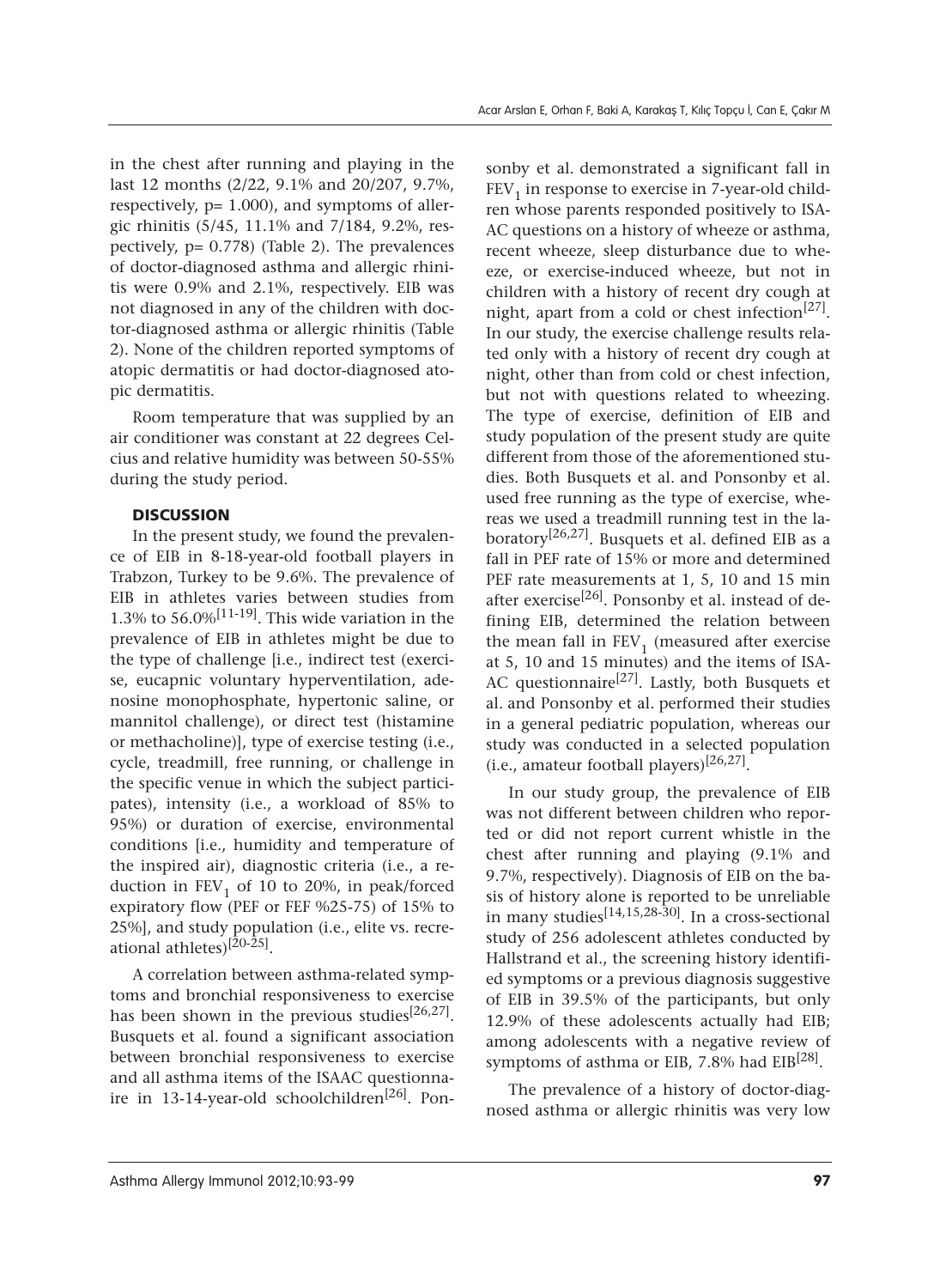in our study group (0.9% and 2.1%, respectively). This may be due to a belief that a child with a chronic respiratory disease such as asthma should avoid any activities including strenuous exercise.

We found a significantly high rate of EIB in children in our study group who reported food allergy. A limitation of our study is that children who reported symptoms due to suspected food allergy were not evaluated by an objective method such as skin tests, serum food-specific IgE or oral food provocation. An increased frequency of bronchial hyperresponsiveness in non-asthmatic patients with food allergy has been documented in previous studies<sup>[31-33]</sup>. However, Penard-Morand et al. in a large group of 9-11-yearold children, found no relationship between EIB and food allergy as determined using a standardized questionnaire completed by parents<sup>[34]</sup>.

In conclusion, our results indicate that a substantial rate of EIB exists among 8-18-yearold football players in Trabzon, and suggest that active screening for EIB in children playing football may be indicated to improve both their health and athletic performance.

## *REFERENCES*

- *1. McFadden ER Jr, Gilbert IA. Exercise-induced asthma. N Engl J Med 1994;330:1362-7.*
- *2. Anderson SD, Holzer K. Exercise-induced asthma: is it the right diagnosis in elite athletes? J Allergy Clin Immunol 2000;106:419-28.*
- *3. Randolph C. Exercise-induced asthma: update on pathophysiology, clinical diagnosis, and treatment. Curr Probl Pediatr 1997;27:53-77.*
- *4. Carlsen KH, Anderson SD, Bjermer L, Bonini S, Brusasco V, Canonica W, et al. Exercise-induced asthma, respiratory and allergic disorders in elite athletes: epidemiology, mechanisms and diagnosis: part I of the report from the Joint Task Force of the European Respiratory Society (ERS) and the European Academy of Allergy and Clinical Immunology (EAACI) in cooperation with GA2LEN. Allergy 2008;63:387-403.*
- *5. Becker JM, Rogers J, Rossini G, Mirchandani H, D'Alonzo GE Jr. Asthma deaths during sports: report of a 7-year experience. J Allergy Clin Immunol 2004;113:264-7.*
- *6. American Thoracic Society guidelines for methacholine and exercise challenge testing-1999. Am J Respir Crit Care Med 2000;161:309-29.*
- *7. Saraclar Y, Kuyucu S, Tuncer A, Sekerel B, Sackesen C, Kocabas C. Prevalence of asthmatic phenotypes and bronchial hyperresponsiveness in Turkish schoolchildren: an International Study of Asthma and Allergies in Childhood (ISAAC) phase 2 study. Ann Allergy Asthma Immunol 2003;91:477-84.*
- *8. Kuyucu S, Saraclar Y, Tuncer A, Sackesen C, Adalioglu G, Sumbuloglu V, et al. Determinants of atopic sensitization in Turkish school children: effects of pre- and post-natal events and maternal atopy. Pediatr Allergy Immunol 2004;15:62-71.*
- *9. Asher MI, Weiland SK. The International Study of Asthma and Allergies in Childhood (ISAAC). ISAAC Steering Committee. Clin Exp Allergy 1998;28:52-66.*
- *10. Worldwide variation in prevalence of symptoms of asthma, allergic rhinoconjunctivitis, and atopic eczema: ISAAC. The International Study of Asthma and Allergies in Childhood (ISAAC) Steering Committee. Lancet 1998;351:1225-32.*
- *11. Kukafka DS, Lang DM, Porter S, Rogers J, Ciccolella D, Polansky M, et al. Exercise-induced bronchospasm in high school athletes via a free running test: incidence and epidemiology. Chest 1998;114:1613-22.*
- *12. Aissa I, Frikha A, Ghedira H. Prevalence of exercise-induced bronchoconstriction in teenage football players in Tunisia. Ann Saudi Med 2009;29:299-303.*
- *13. Langdeau JB, Turcotte H, Bowie DM, Jobin J, Desgagne P, Boulet LP. Airway hyperresponsiveness in elite athletes. Am J Respir Crit Care Med 2000;161:1479- 84.*
- *14. Rundell KW, Im J, Mayers LB, Wilber RL, Szmedra L, Schmitz HR. Self-reported symptoms and exercise-induced asthma in the elite athlete. Med Sci Sports Exerc 2001;33:208-13.*
- *15. Parsons JP, Kaeding C, Phillips G, Jarjoura D, Wadley G, Mastronarde JG. Prevalence of exercise-induced bronchospasm in a cohort of varsity college athletes. Med Sci Sports Exerc 2007;39:1487-92.*
- *16. Wolanczyk-Medrala A, Dor A, Szczepaniak W, Tomkowicz T, Liebhart J, Panaszek B, et al. Exercise-induced bronchospasm among athletes in Lower Silesia Province. J Sports Sci 2008;26:1467-71.*
- *17. Pohjantähti H, Laitinen J, Parkkari J. Exercise-induced bronchospasm among healthy elite cross country skiers and non-athletic students. Scand J Med Sci Sports 2005;15:324-28.*
- *18. Ziaee V, Yousefi A, Movahedi M, Mehrkhani F, Noorian R. The prevalence of exercise-induced bronchospasm in soccer player children, ages 7 to 16 years. Iran J Allergy Asthma Immunol 2007;6:33-6.*